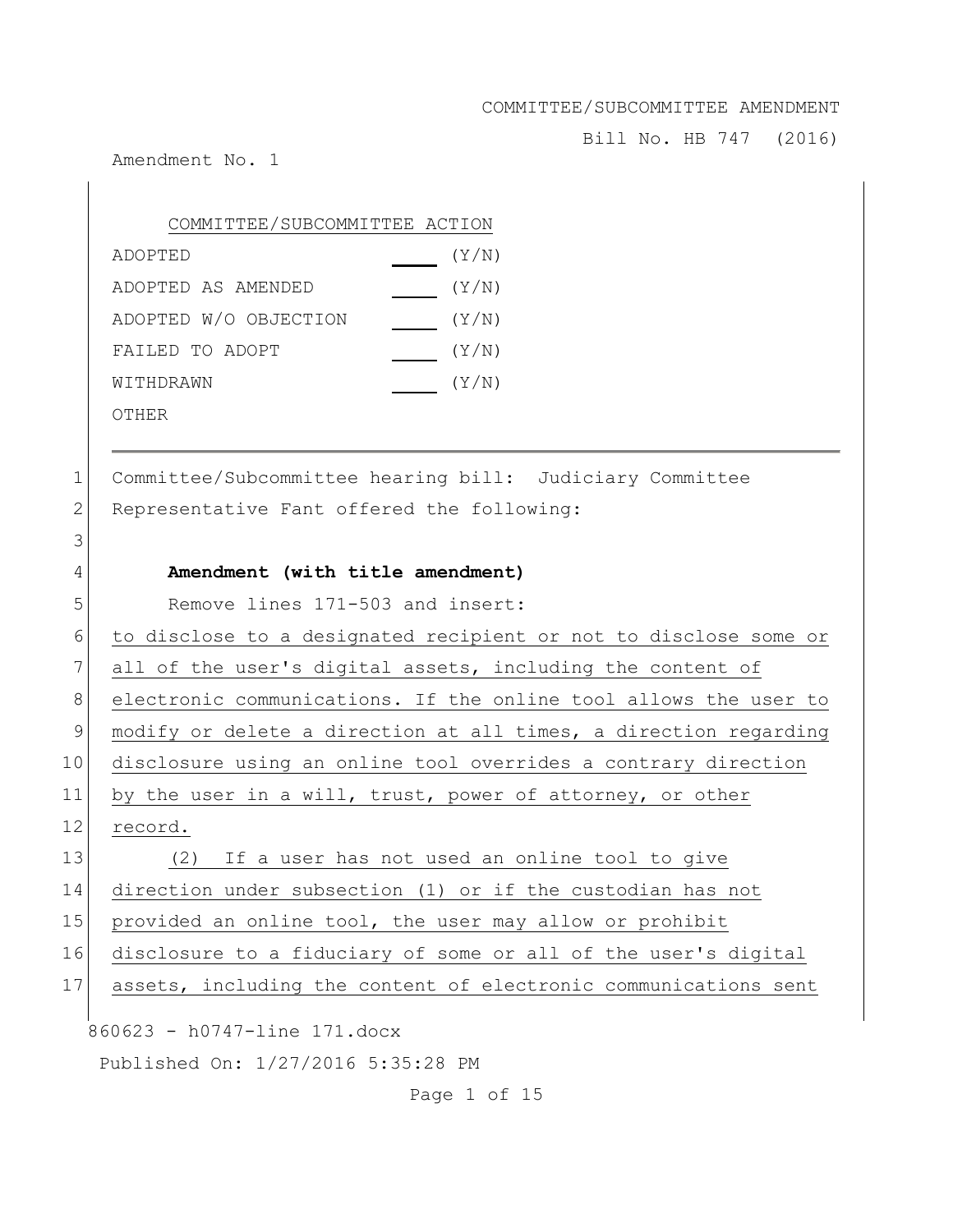Bill No. HB 747 (2016)

Amendment No. 1

| 18 | or received by the user, in a will, trust, power of attorney, or |
|----|------------------------------------------------------------------|
| 19 | other record.                                                    |
| 20 | (3) A user's direction under subsection (1) or subsection        |
| 21 | (2) overrides a contrary provision in a terms-of-service         |
| 22 | agreement that does not require the user to act affirmatively    |
| 23 | and distinctly from the user's assent to the terms of service.   |
| 24 | Section 5. Section 740.004, Florida Statutes, is created         |
| 25 | to read:                                                         |
| 26 | 740.004 Terms-of-service agreement preserved.-                   |
| 27 | This chapter does not change or impair a right of a<br>(1)       |
| 28 | custodian or a user under a terms-of-service agreement to access |
| 29 | and use the digital assets of the user.                          |
| 30 | This chapter does not give a fiduciary or a designated<br>(2)    |
| 31 | recipient any new or expanded rights other than those held by    |
| 32 | the user for whom, or for whose estate or trust, the fiduciary   |
| 33 | or designated recipient acts or represents.                      |
| 34 | (3) A fiduciary's or designated recipient's access to            |
| 35 | digital assets may be modified or eliminated by a user, by       |
| 36 | federal law, or by a terms-of-service agreement if the user has  |
| 37 | not provided direction under s. 740.003.                         |
| 38 | Section 6. Section 740.005, Florida Statutes, is created         |
| 39 | to read:                                                         |
| 40 | Procedure for disclosing digital assets.-<br>740.005             |
| 41 | When disclosing the digital assets of a user under<br>(1)        |
| 42 | this chapter, the custodian may, at its sole discretion:         |
|    |                                                                  |
|    | 860623 - h0747-line 171.docx                                     |
|    |                                                                  |

Published On: 1/27/2016 5:35:28 PM

Page 2 of 15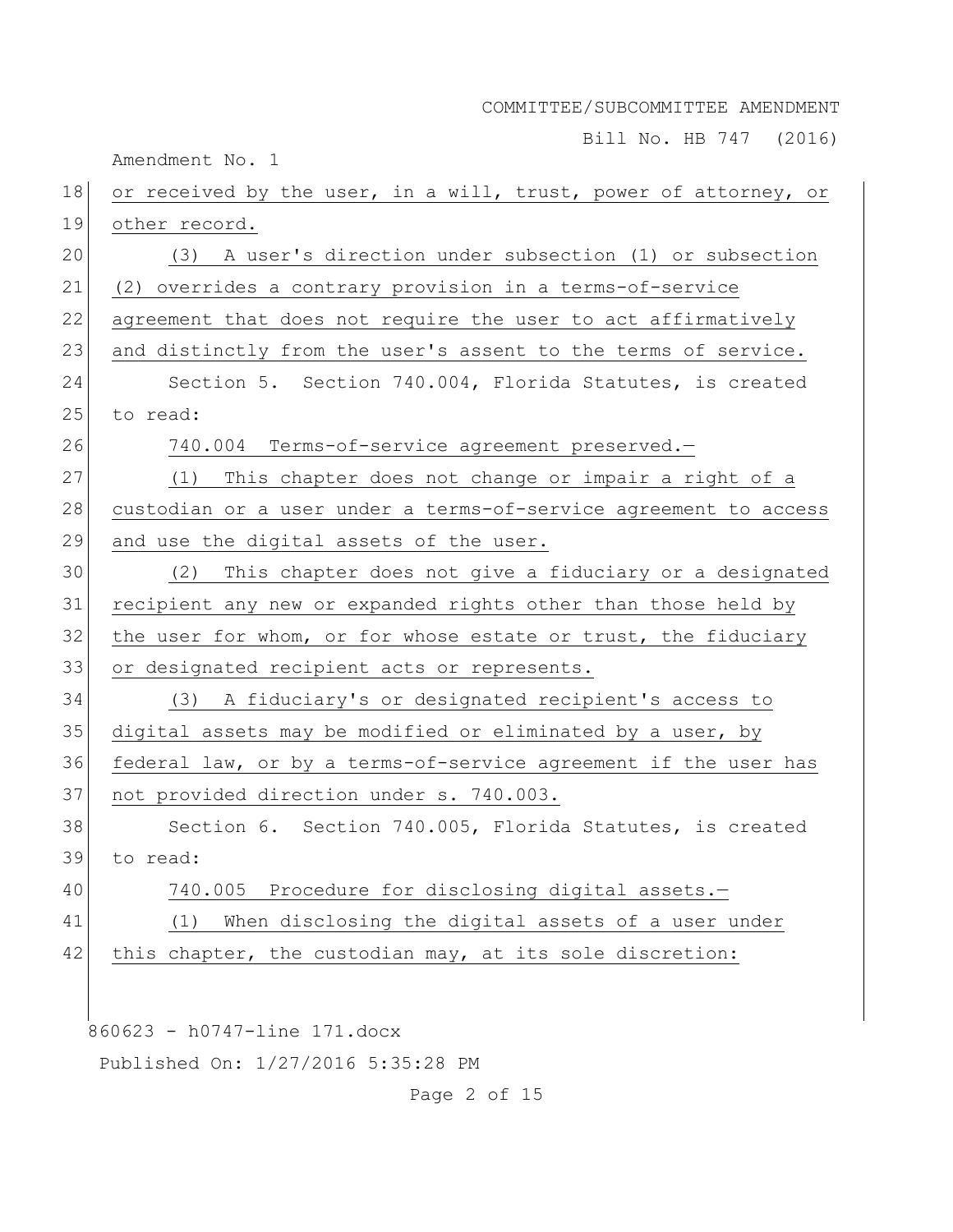Bill No. HB 747 (2016)

Amendment No. 1

| 44<br>to the user's account;<br>45<br>(b) Grant a fiduciary or designated recipient partial<br>46<br>access to the user's account sufficient to perform the tasks<br>47<br>with which the fiduciary or designated recipient is charged; or<br>48<br>(c) Provide a fiduciary or designated recipient a copy in<br>49<br>a record of any digital asset that, on the date the custodian<br>50<br>received the request for disclosure, the user could have<br>51<br>accessed if the user were alive and had full capacity and access<br>52<br>to the account.<br>53<br>A custodian may assess a reasonable administrative<br>(2)<br>54<br>charge for the cost of disclosing digital assets under this<br>55<br>chapter.<br>56<br>A custodian is not required to disclose under this<br>(3) |  |
|----------------------------------------------------------------------------------------------------------------------------------------------------------------------------------------------------------------------------------------------------------------------------------------------------------------------------------------------------------------------------------------------------------------------------------------------------------------------------------------------------------------------------------------------------------------------------------------------------------------------------------------------------------------------------------------------------------------------------------------------------------------------------------------|--|
|                                                                                                                                                                                                                                                                                                                                                                                                                                                                                                                                                                                                                                                                                                                                                                                        |  |
|                                                                                                                                                                                                                                                                                                                                                                                                                                                                                                                                                                                                                                                                                                                                                                                        |  |
|                                                                                                                                                                                                                                                                                                                                                                                                                                                                                                                                                                                                                                                                                                                                                                                        |  |
|                                                                                                                                                                                                                                                                                                                                                                                                                                                                                                                                                                                                                                                                                                                                                                                        |  |
|                                                                                                                                                                                                                                                                                                                                                                                                                                                                                                                                                                                                                                                                                                                                                                                        |  |
|                                                                                                                                                                                                                                                                                                                                                                                                                                                                                                                                                                                                                                                                                                                                                                                        |  |
|                                                                                                                                                                                                                                                                                                                                                                                                                                                                                                                                                                                                                                                                                                                                                                                        |  |
|                                                                                                                                                                                                                                                                                                                                                                                                                                                                                                                                                                                                                                                                                                                                                                                        |  |
|                                                                                                                                                                                                                                                                                                                                                                                                                                                                                                                                                                                                                                                                                                                                                                                        |  |
|                                                                                                                                                                                                                                                                                                                                                                                                                                                                                                                                                                                                                                                                                                                                                                                        |  |
|                                                                                                                                                                                                                                                                                                                                                                                                                                                                                                                                                                                                                                                                                                                                                                                        |  |
|                                                                                                                                                                                                                                                                                                                                                                                                                                                                                                                                                                                                                                                                                                                                                                                        |  |
|                                                                                                                                                                                                                                                                                                                                                                                                                                                                                                                                                                                                                                                                                                                                                                                        |  |
| 57<br>chapter a digital asset deleted by a user.                                                                                                                                                                                                                                                                                                                                                                                                                                                                                                                                                                                                                                                                                                                                       |  |
| 58<br>If a user directs or a fiduciary requests a custodian<br>(4)                                                                                                                                                                                                                                                                                                                                                                                                                                                                                                                                                                                                                                                                                                                     |  |
| 59<br>to disclose under this chapter some, but not all, of the user's                                                                                                                                                                                                                                                                                                                                                                                                                                                                                                                                                                                                                                                                                                                  |  |
| 60<br>digital assets to the fiduciary or a designated recipient, the                                                                                                                                                                                                                                                                                                                                                                                                                                                                                                                                                                                                                                                                                                                   |  |
| 61<br>custodian is not required to disclose the assets if segregation                                                                                                                                                                                                                                                                                                                                                                                                                                                                                                                                                                                                                                                                                                                  |  |
| 62<br>of the assets would impose an undue burden on the custodian. If                                                                                                                                                                                                                                                                                                                                                                                                                                                                                                                                                                                                                                                                                                                  |  |
| 63<br>the custodian believes the direction or request imposes an undue                                                                                                                                                                                                                                                                                                                                                                                                                                                                                                                                                                                                                                                                                                                 |  |
| 64<br>burden, the custodian or the fiduciary may seek an order from                                                                                                                                                                                                                                                                                                                                                                                                                                                                                                                                                                                                                                                                                                                    |  |
| 65<br>the court to disclose:                                                                                                                                                                                                                                                                                                                                                                                                                                                                                                                                                                                                                                                                                                                                                           |  |
| A subset limited by date of the user's digital assets;<br>66<br>(a)                                                                                                                                                                                                                                                                                                                                                                                                                                                                                                                                                                                                                                                                                                                    |  |
| 67<br>All of the user's digital assets to the fiduciary or<br>(b)                                                                                                                                                                                                                                                                                                                                                                                                                                                                                                                                                                                                                                                                                                                      |  |
| 68<br>designated recipient, or to the court for review in chambers; or                                                                                                                                                                                                                                                                                                                                                                                                                                                                                                                                                                                                                                                                                                                 |  |
| 860623 - h0747-line 171.docx                                                                                                                                                                                                                                                                                                                                                                                                                                                                                                                                                                                                                                                                                                                                                           |  |
| Published On: 1/27/2016 5:35:28 PM                                                                                                                                                                                                                                                                                                                                                                                                                                                                                                                                                                                                                                                                                                                                                     |  |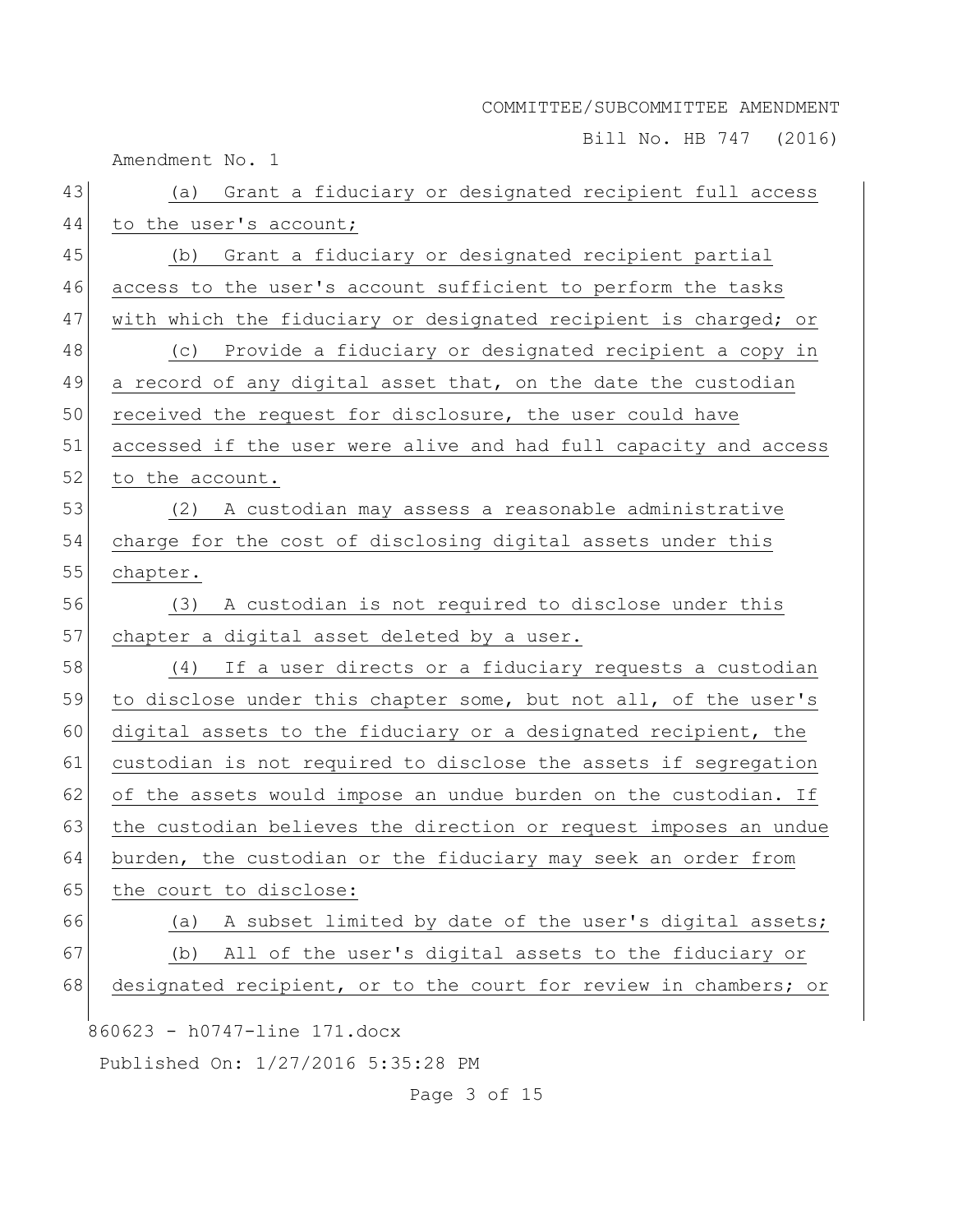Bill No. HB 747 (2016)

Amendment No. 1

| 69 | None of the user's digital assets.<br>(C)                        |
|----|------------------------------------------------------------------|
| 70 | Section 7. Section 740.006, Florida Statutes, is created         |
| 71 | to read:                                                         |
| 72 | 740.006 Disclosure of content of electronic communications       |
| 73 | of deceased user. - If a deceased user consented to or a court   |
| 74 | directs the disclosure of the content of electronic              |
| 75 | communications of the user, the custodian shall disclose to the  |
| 76 | personal representative of the estate of the user the content of |
| 77 | an electronic communication sent or received by the user if the  |
| 78 | personal representative gives to the custodian:                  |
| 79 | A written request for disclosure which is in physical<br>(1)     |
| 80 | or electronic form;                                              |
| 81 | (2) A certified copy of the death certificate of the user;       |
| 82 | (3)<br>A certified copy of the letters of administration, the    |
| 83 | order authorizing a curator or administrator ad litem, the order |
| 84 | of summary administration issued pursuant to chapter 735, or     |
| 85 | other court order;                                               |
| 86 | (4) Unless the user provided direction using an online           |
| 87 | tool, a copy of the user's will, trust, power of attorney, or    |
| 88 | other record evidencing the user's consent to disclosure of the  |
| 89 | content of electronic communications; and                        |
| 90 | (5) If requested by the custodian:                               |
| 91 | A number, username, address, or other unique<br>(a)              |
| 92 | subscriber or account identifier assigned by the custodian to    |
| 93 | identify the user's account;                                     |
| 94 | Evidence linking the account to the user; or<br>(b)              |
|    | 860623 - h0747-line 171.docx                                     |
|    | Published On: 1/27/2016 5:35:28 PM                               |
|    |                                                                  |

Page 4 of 15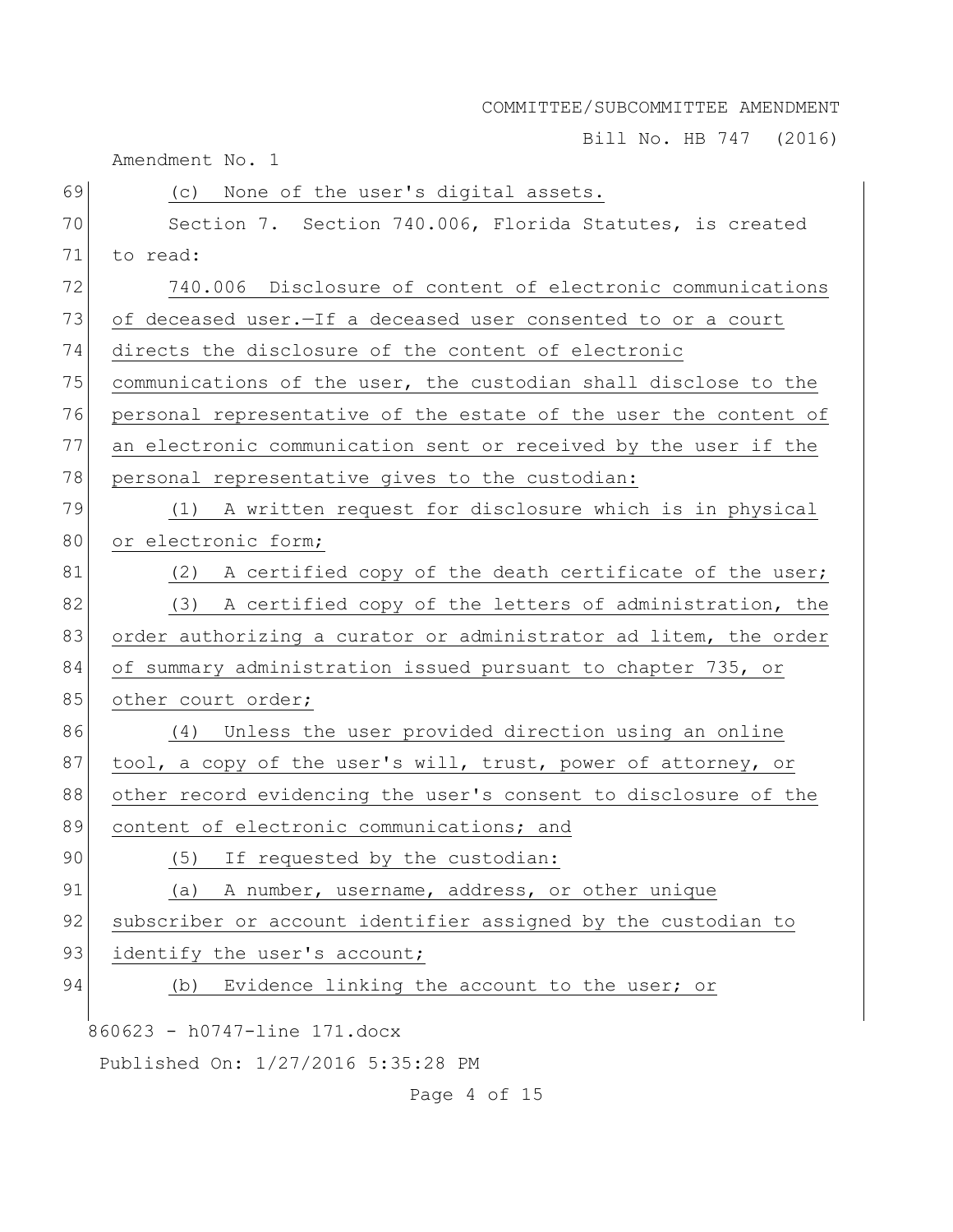Bill No. HB 747 (2016)

Amendment No. 1

| 95  | (c) A finding by the court that:                                |
|-----|-----------------------------------------------------------------|
| 96  | The user had a specific account with the custodian,<br>1.       |
| 97  | identifiable by information specified in paragraph (a);         |
| 98  | 2. Disclosure of the content of electronic communications       |
| 99  | of the user would not violate 18 U.S.C. ss. 2701 et seq., 47    |
| 100 | U.S.C. s. 222, or other applicable law;                         |
| 101 | 3. Unless the user provided direction using an online           |
| 102 | tool, the user consented to disclosure of the content of        |
| 103 | electronic communications; or                                   |
| 104 | 4. Disclosure of the content of electronic communications       |
| 105 | of the user is reasonably necessary for the administration of   |
| 106 | the estate.                                                     |
| 107 | Section 8. Section 740.007, Florida Statutes, is created        |
| 108 | to read:                                                        |
| 109 | 740.007 Disclosure of other digital assets of deceased          |
| 110 | user.-Unless a user prohibited disclosure of digital assets or  |
| 111 | the court directs otherwise, a custodian shall disclose to the  |
| 112 | personal representative of the estate of a deceased user a      |
| 113 | catalog of electronic communications sent or received by the    |
| 114 | user and digital assets of the user, except the content of      |
| 115 | electronic communications, if the personal representative gives |
| 116 | to the custodian:                                               |
| 117 | A written request for disclosure which is in physical<br>(1)    |
| 118 | or electronic form;                                             |
| 119 | A certified copy of the death certificate of the user;<br>(2)   |
|     |                                                                 |
|     |                                                                 |

860623 - h0747-line 171.docx

Published On: 1/27/2016 5:35:28 PM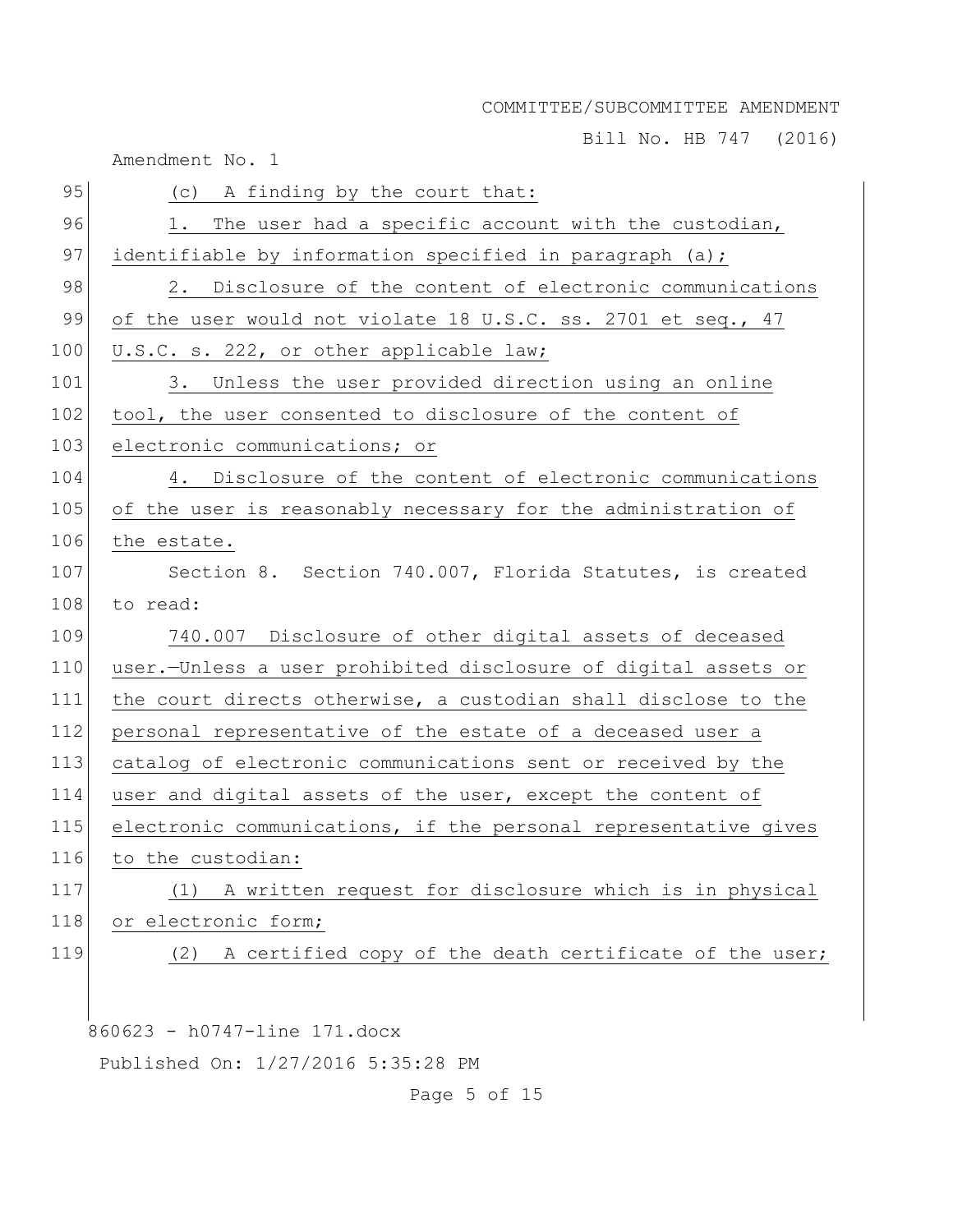Bill No. HB 747 (2016)

Amendment No. 1

| 120 | (3) A certified copy of the letters of administration, the       |
|-----|------------------------------------------------------------------|
| 121 | order authorizing a curator or administrator ad litem, the order |
| 122 | of summary administration issued pursuant to chapter 735, or     |
| 123 | other court order; and                                           |
| 124 | (4) If requested by the custodian:                               |
| 125 | (a) A number, username, address, or other unique                 |
| 126 | subscriber or account identifier assigned by the custodian to    |
| 127 | identify the user's account;                                     |
| 128 | Evidence linking the account to the user;<br>(b)                 |
| 129 | (c) An affidavit stating that disclosure of the user's           |
| 130 | digital assets is reasonably necessary for the administration of |
| 131 | the estate; or                                                   |
| 132 | (d) An order of the court finding that:                          |
| 133 | The user had a specific account with the custodian,<br>1.        |
| 134 | identifiable by information specified in paragraph (a); or       |
| 135 | 2. Disclosure of the user's digital assets is reasonably         |
| 136 | necessary for the administration of the estate.                  |
| 137 | Section 9. Section 740.008, Florida Statutes, is created         |
| 138 | to read:                                                         |
| 139 | 740.008 Disclosure of content of electronic communications       |
| 140 | of principal. To the extent a power of attorney expressly grants |
| 141 | an agent authority over the content of electronic communications |
| 142 | sent or received by the principal and unless directed otherwise  |
| 143 | by the principal or the court, a custodian shall disclose to the |
| 144 | agent the content if the agent gives to the custodian:           |
|     |                                                                  |

860623 - h0747-line 171.docx

Published On: 1/27/2016 5:35:28 PM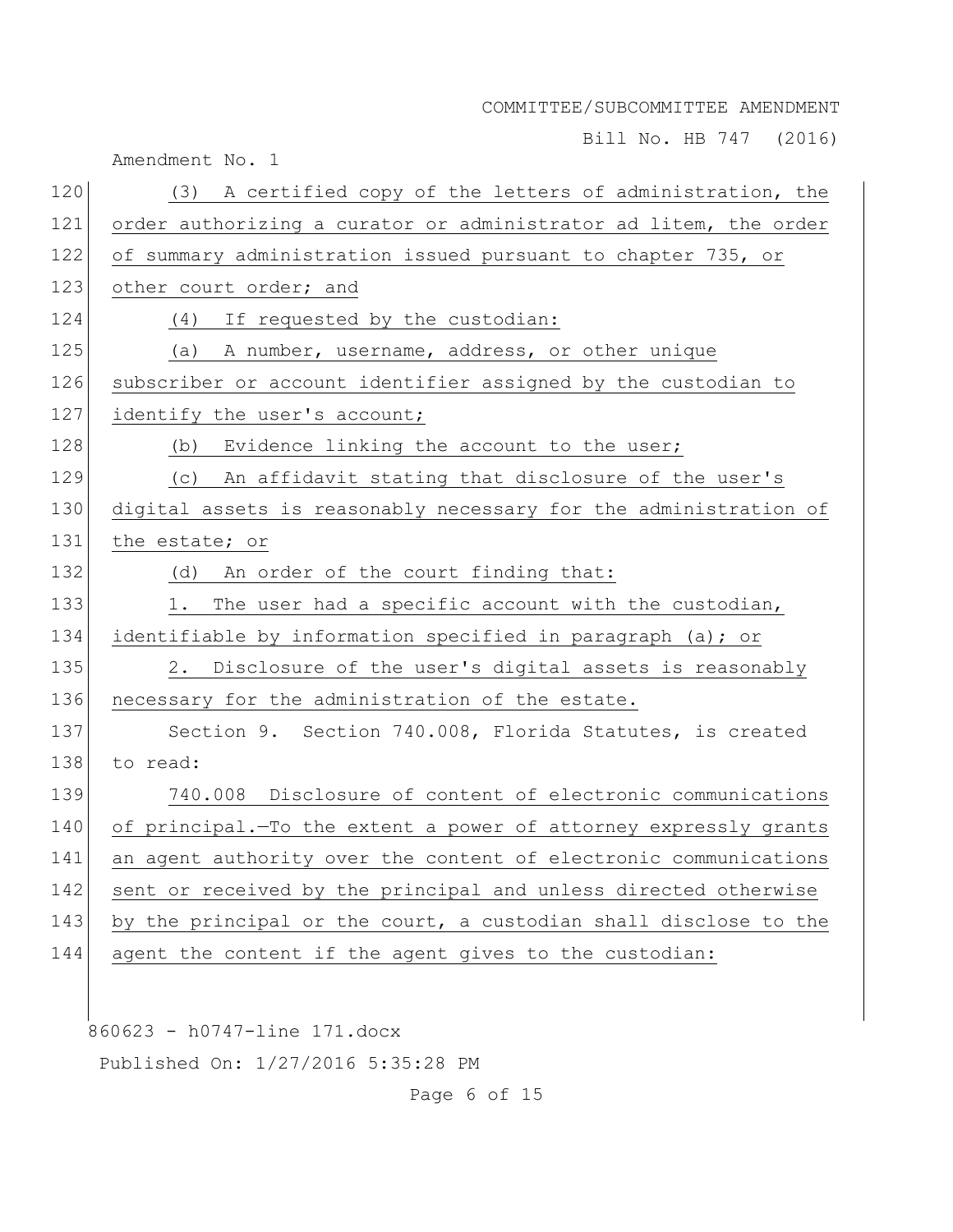Bill No. HB 747 (2016)

|     | Amendment No. 1                                                  |
|-----|------------------------------------------------------------------|
| 145 | (1) A written request for disclosure which is in physical        |
| 146 | or electronic form;                                              |
| 147 | (2) An original or copy of the power of attorney expressly       |
| 148 | granting the agent authority over the content of electronic      |
| 149 | communications of the principal;                                 |
| 150 | (3) A certification by the agent, under penalty of               |
| 151 | perjury, that the power of attorney is in effect; and            |
| 152 | (4) If requested by the custodian:                               |
| 153 | A number, username, address, or other unique<br>(a)              |
| 154 | subscriber or account identifier assigned by the custodian to    |
| 155 | identify the principal's account; or                             |
| 156 | (b) Evidence linking the account to the principal.               |
| 157 | Section 10. Section 740.009, Florida Statutes, is created        |
| 158 | to read:                                                         |
| 159 | 740.009 Disclosure of other digital assets of principal.-        |
| 160 | Unless otherwise ordered by the court, directed by the           |
| 161 | principal, or provided by a power of attorney, a custodian shall |
| 162 | disclose to an agent with specific authority over the digital    |
| 163 | assets or with general authority to act on behalf of the         |
| 164 | principal a catalog of electronic communications sent or         |
| 165 | received by the principal, and digital assets of the principal,  |
| 166 | except the content of electronic communications, if the agent    |
| 167 | gives the custodian:                                             |
| 168 | A written request for disclosure which is in physical<br>(1)     |
| 169 | or electronic form;                                              |
|     |                                                                  |
|     | 860623 - h0747-line 171.docx                                     |

Published On: 1/27/2016 5:35:28 PM

Page 7 of 15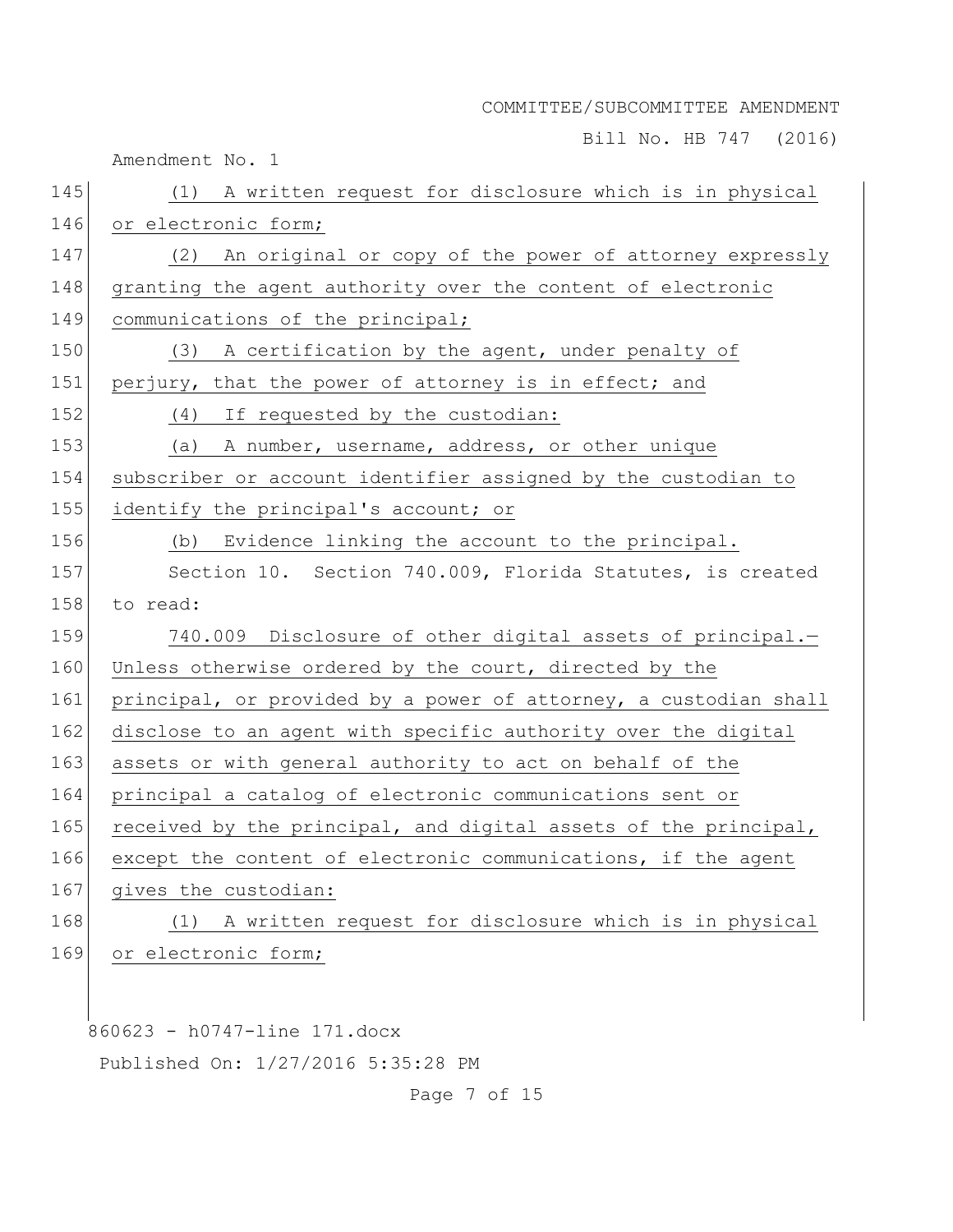Bill No. HB 747 (2016)

|     | Amendment No. 1                                                  |
|-----|------------------------------------------------------------------|
| 170 | (2) An original or a copy of the power of attorney which         |
| 171 | gives the agent specific authority over digital assets or        |
| 172 | general authority to act on behalf of the principal;             |
| 173 | (3) A certification by the agent, under penalty of               |
| 174 | perjury, that the power of attorney is in effect; and            |
| 175 | (4) If requested by the custodian:                               |
| 176 | (a) A number, username, address, or other unique                 |
| 177 | subscriber or account identifier assigned by the custodian to    |
| 178 | identify the principal's account; or                             |
| 179 | (b) Evidence linking the account to the principal.               |
| 180 | Section 11. Section 740.01, Florida Statutes, is created         |
| 181 | to read:                                                         |
| 182 | 740.01 Disclosure of digital assets held in trust when           |
| 183 | trustee is the original user.-Unless otherwise ordered by the    |
| 184 | court or provided in a trust, a custodian shall disclose to a    |
| 185 | trustee that is an original user of an account any digital asset |
| 186 | of the account held in trust, including a catalog of electronic  |
| 187 | communications of the trustee and the content of electronic      |
| 188 | communications.                                                  |
| 189 | Section 12. Section 740.02, Florida Statutes, is created         |
| 190 | to read:                                                         |
| 191 | Disclosure of content of electronic communications<br>740.02     |
| 192 | held in trust when trustee is not the original user.-Unless      |
| 193 | otherwise ordered by the court, directed by the user, or         |
| 194 | provided in a trust, a custodian shall disclose to a trustee     |
| 195 | that is not an original user of an account the content of an     |
|     | 860623 - h0747-line 171.docx                                     |
|     | Published On: 1/27/2016 5:35:28 PM                               |
|     |                                                                  |

Page 8 of 15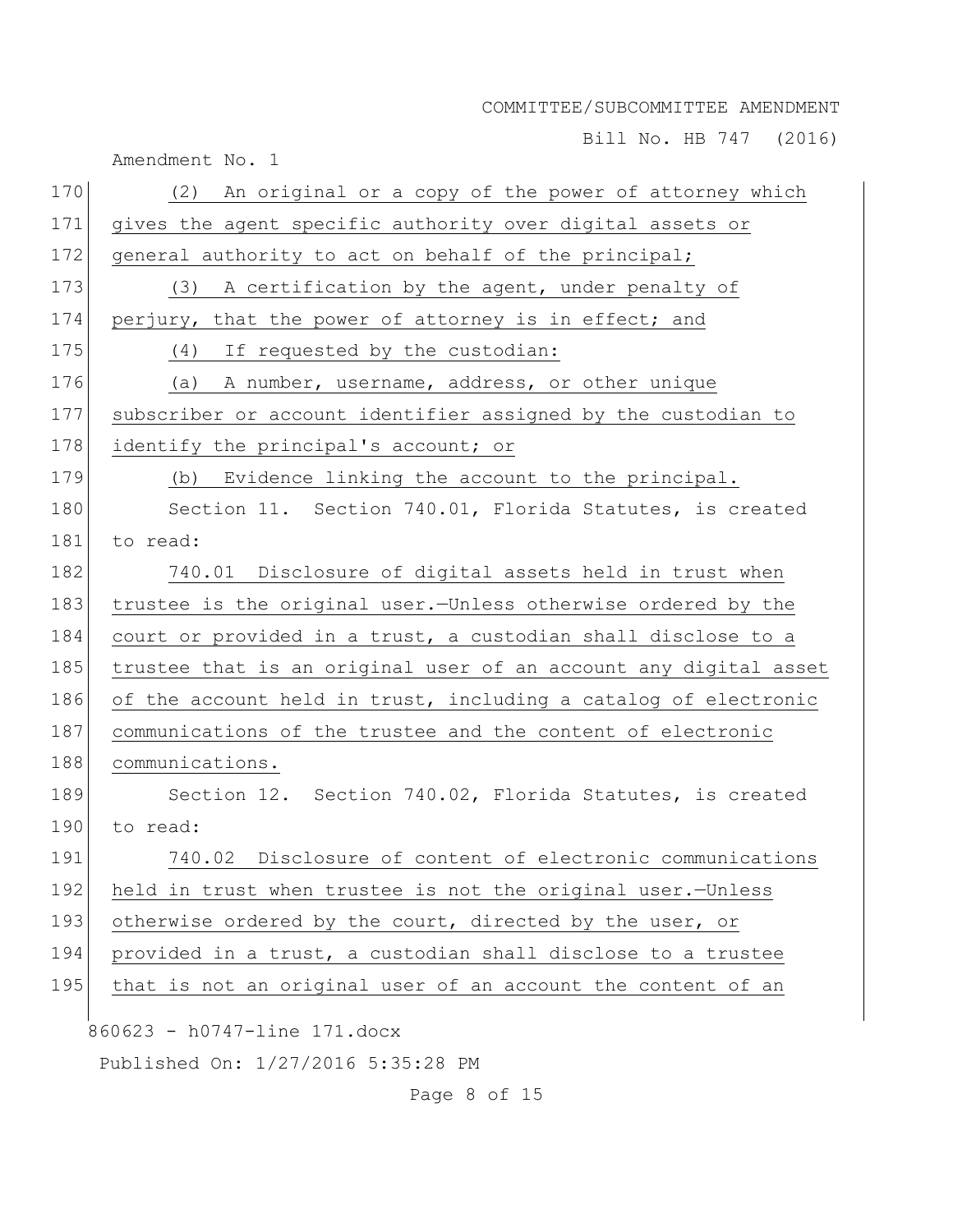Bill No. HB 747 (2016)

Amendment No. 1

| 196 | electronic communication sent or received by an original or      |
|-----|------------------------------------------------------------------|
| 197 | successor user and carried, maintained, processed, received, or  |
| 198 | stored by the custodian in the account of the trust if the       |
| 199 | trustee gives the custodian:                                     |
| 200 | (1) A written request for disclosure which is in physical        |
| 201 | or electronic form;                                              |
| 202 | (2) A certified copy of the trust instrument, or a               |
| 203 | certification of trust under s. 736.1017, which includes consent |
| 204 | to disclosure of the content of electronic communications to the |
| 205 | trustee;                                                         |
| 206 | (3) A certification by the trustee, under penalty of             |
| 207 | perjury, that the trust exists and that the trustee is a         |
| 208 | currently acting trustee of the trust; and                       |
| 209 | (4) If requested by the custodian:                               |
| 210 | (a) A number, username, address, or other unique                 |
| 211 | subscriber or account identifier assigned by the custodian to    |
| 212 | identify the trust's account; or                                 |
| 213 | (b) Evidence linking the account to the trust.                   |
| 214 | Section 13. Section 740.03, Florida Statutes, is created         |
| 215 | to read:                                                         |
| 216 | 740.03 Disclosure of other digital assets held in trust          |
| 217 | when trustee is not the original user.-Unless otherwise ordered  |
| 218 | by the court, directed by the user, or provided in a trust, a    |
| 219 | custodian shall disclose to a trustee that is not an original    |
| 220 | user of an account, a catalog of electronic communications sent  |
| 221 | or received by an original or successor user and stored,         |
|     | 860623 - h0747-line 171.docx                                     |
|     | Published On: 1/27/2016 5:35:28 PM                               |
|     |                                                                  |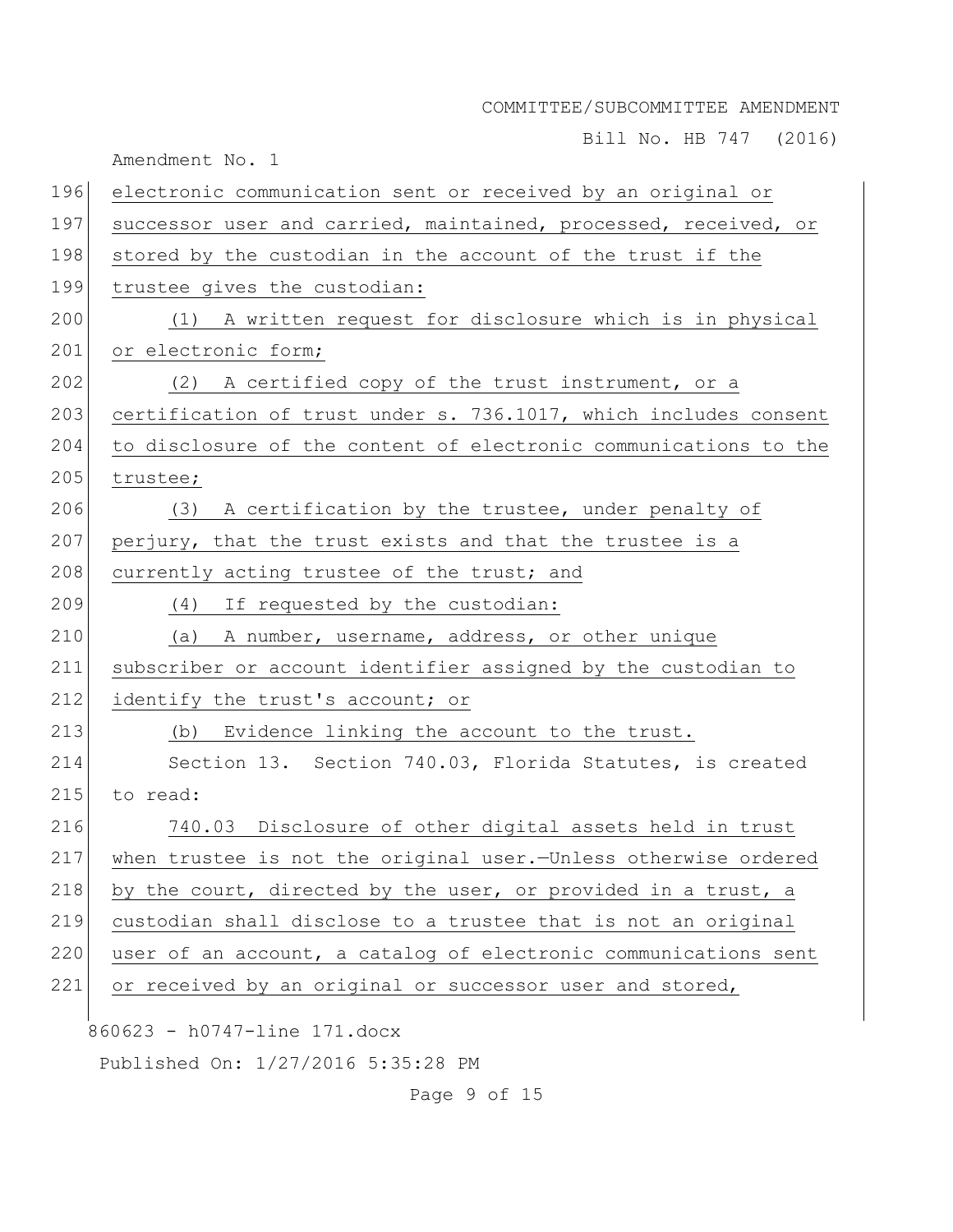Bill No. HB 747 (2016)

Amendment No. 1

| 222 | carried, or maintained by the custodian in an account of the     |
|-----|------------------------------------------------------------------|
| 223 | trust and any digital assets in which the trust has a right or   |
| 224 | interest, other than the content of electronic communications,   |
| 225 | if the trustee gives the custodian:                              |
| 226 | (1) A written request for disclosure which is in physical        |
| 227 | or electronic form;                                              |
| 228 | (2) A certified copy of the trust instrument, or a               |
| 229 | certification of trust under s. 736.1017;                        |
| 230 | (3) A certification by the trustee, under penalty of             |
| 231 | perjury, that the trust exists and that the trustee is a         |
| 232 | currently acting trustee of the trust; and                       |
| 233 | (4) If requested by the custodian:                               |
| 234 | (a) A number, username, address, or other unique                 |
| 235 | subscriber or account identifier assigned by the custodian to    |
| 236 | identify the trust's account; or                                 |
| 237 | (b) Evidence linking the account to the trust.                   |
| 238 | Section 14. Section 740.04, Florida Statutes, is created         |
| 239 | to read:                                                         |
| 240 | 740.04 Disclosure of digital assets to guardian of ward.-        |
| 241 | (1) After an opportunity for a hearing under chapter 744,        |
| 242 | the court may grant a guardian access to the digital assets of a |
| 243 | ward.                                                            |
| 244 | Unless otherwise ordered by the court or directed by<br>(2)      |
| 245 | the user, a custodian shall disclose to a guardian the catalog   |
| 246 | of electronic communications sent or received by the ward and    |
| 247 | any digital assets in which the ward has a right or interest,    |
|     | 860623 - h0747-line 171.docx                                     |
|     | Published On: 1/27/2016 5:35:28 PM                               |
|     |                                                                  |

Page 10 of 15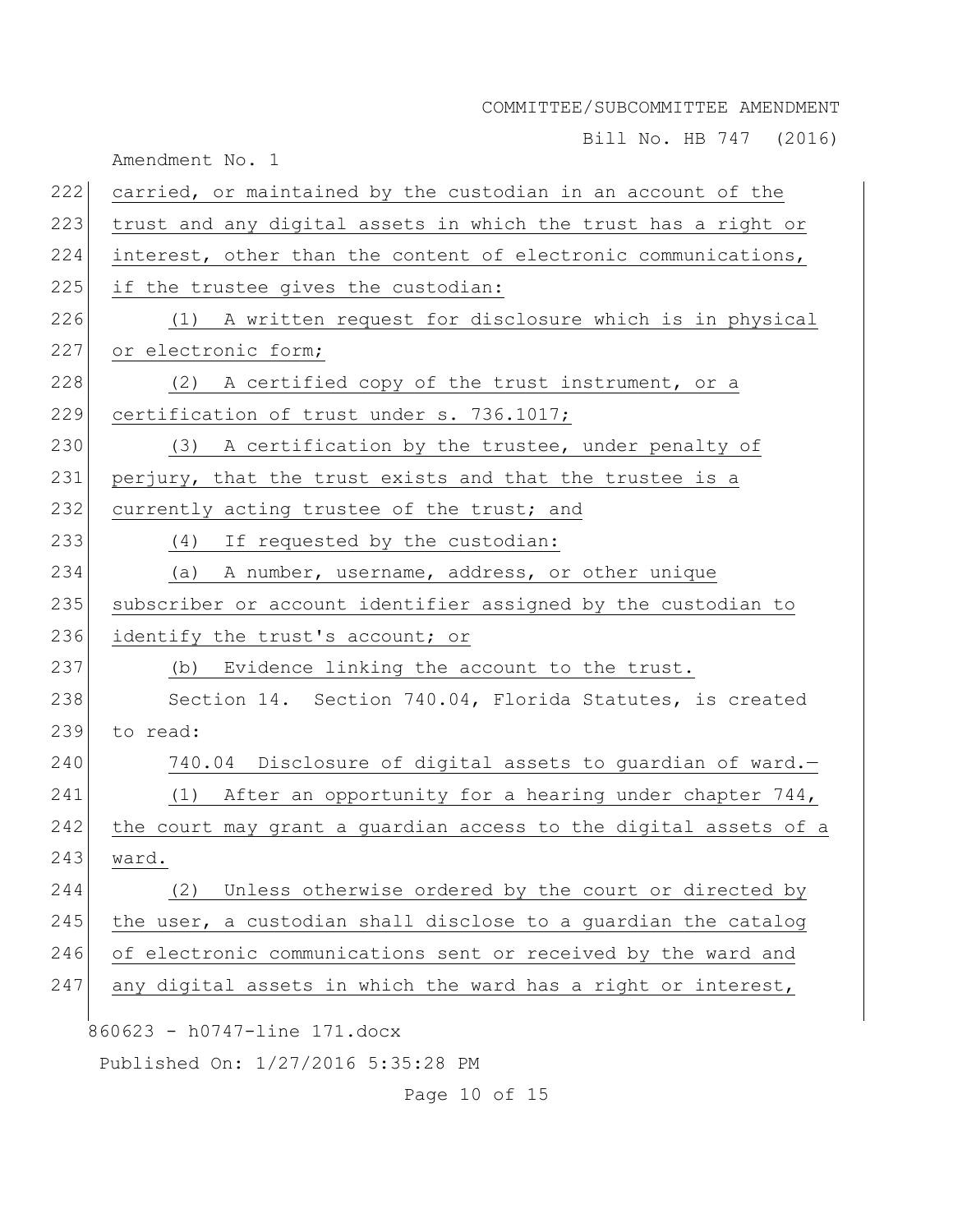Bill No. HB 747 (2016)

Amendment No. 1

| 248 | other than the content of electronic communications, if the      |
|-----|------------------------------------------------------------------|
| 249 | quardian gives the custodian:                                    |
| 250 | (a) A written request for disclosure which is in physical        |
| 251 | or electronic form;                                              |
| 252 | (b) A certified copy of letters of plenary guardianship of       |
| 253 | the property or the court order that gives the guardian          |
| 254 | authority over the digital assets of the ward; and               |
| 255 | (c) If requested by the custodian:                               |
| 256 | A number, username, address, or other unique subscriber<br>1.    |
| 257 | or account identifier assigned by the custodian to identify the  |
| 258 | ward's account; or                                               |
| 259 | 2. Evidence linking the account to the ward.                     |
| 260 | (3) A guardian with general authority to manage the              |
| 261 | property of a ward may request a custodian of the digital assets |
| 262 | of the ward to suspend or terminate an account of the ward for   |
| 263 | good cause. A request made under this section must be            |
| 264 | accompanied by a certified copy of the court order giving the    |
| 265 | guardian authority over the ward's property.                     |
| 266 | Section 15. Section 740.05, Florida Statutes, is created         |
| 267 | to read:                                                         |
| 268 | 740.05 Fiduciary duty and authority.-                            |
| 269 | The legal duties imposed on a fiduciary charged with<br>(1)      |
| 270 | managing tangible property apply to the management of digital    |
| 271 | assets, including:                                               |
| 272 | The duty of care;<br>(a)                                         |
| 273 | The duty of loyalty; and<br>(b)                                  |
|     | 860623 - h0747-line 171.docx                                     |
|     | Published On: 1/27/2016 5:35:28 PM                               |
|     |                                                                  |

Page 11 of 15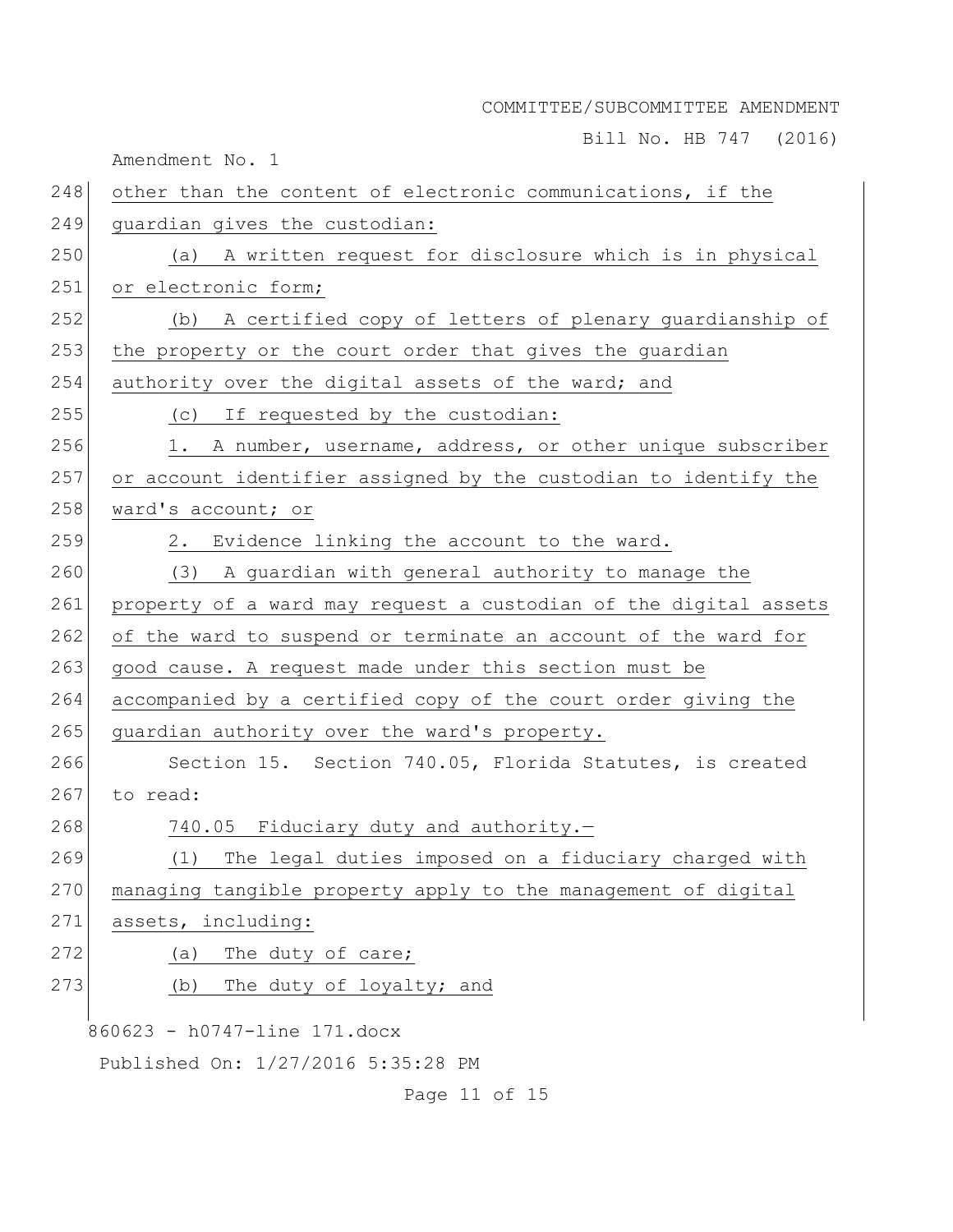Bill No. HB 747 (2016)

Amendment No. 1

| 274 | The duty of confidentiality.<br>(C)                              |
|-----|------------------------------------------------------------------|
| 275 | A fiduciary's or designated recipient's authority with<br>(2)    |
| 276 | respect to a digital asset of a user:                            |
| 277 | Except as otherwise provided in s. 740.003, is subject<br>(a)    |
| 278 | to the applicable terms-of-service agreement;                    |
| 279 | (b) Is subject to other applicable law, including                |
| 280 | copyright law;                                                   |
| 281 | (c) In the case of a fiduciary, is limited by the scope of       |
| 282 | the fiduciary's duties; and                                      |
| 283 | May not be used to impersonate the user.<br>(d)                  |
| 284 | (3) A fiduciary with authority over the tangible personal        |
| 285 | property of a decedent, ward, principal, or settlor has the      |
| 286 | right to access any digital asset in which the decedent, ward,   |
| 287 | principal, or settlor had or has a right or interest and that is |
| 288 | not held by a custodian or subject to a terms-of-service         |
| 289 | agreement.                                                       |
| 290 | (4) A fiduciary acting within the scope of the fiduciary's       |
| 291 | duties is an authorized user of the property of the decedent,    |
| 292 | ward, principal, or settlor for the purpose of applicable        |
| 293 | computer fraud and unauthorized computer access laws, including  |
| 294 | under chapter 815.                                               |
| 295 | A fiduciary with authority over the tangible personal<br>(5)     |
| 296 | property of a decedent, ward, principal, or settlor:             |
| 297 | Has the right to access the property and any digital<br>(a)      |
| 298 | asset stored in it; and                                          |
|     |                                                                  |
|     |                                                                  |

860623 - h0747-line 171.docx

Published On: 1/27/2016 5:35:28 PM

Page 12 of 15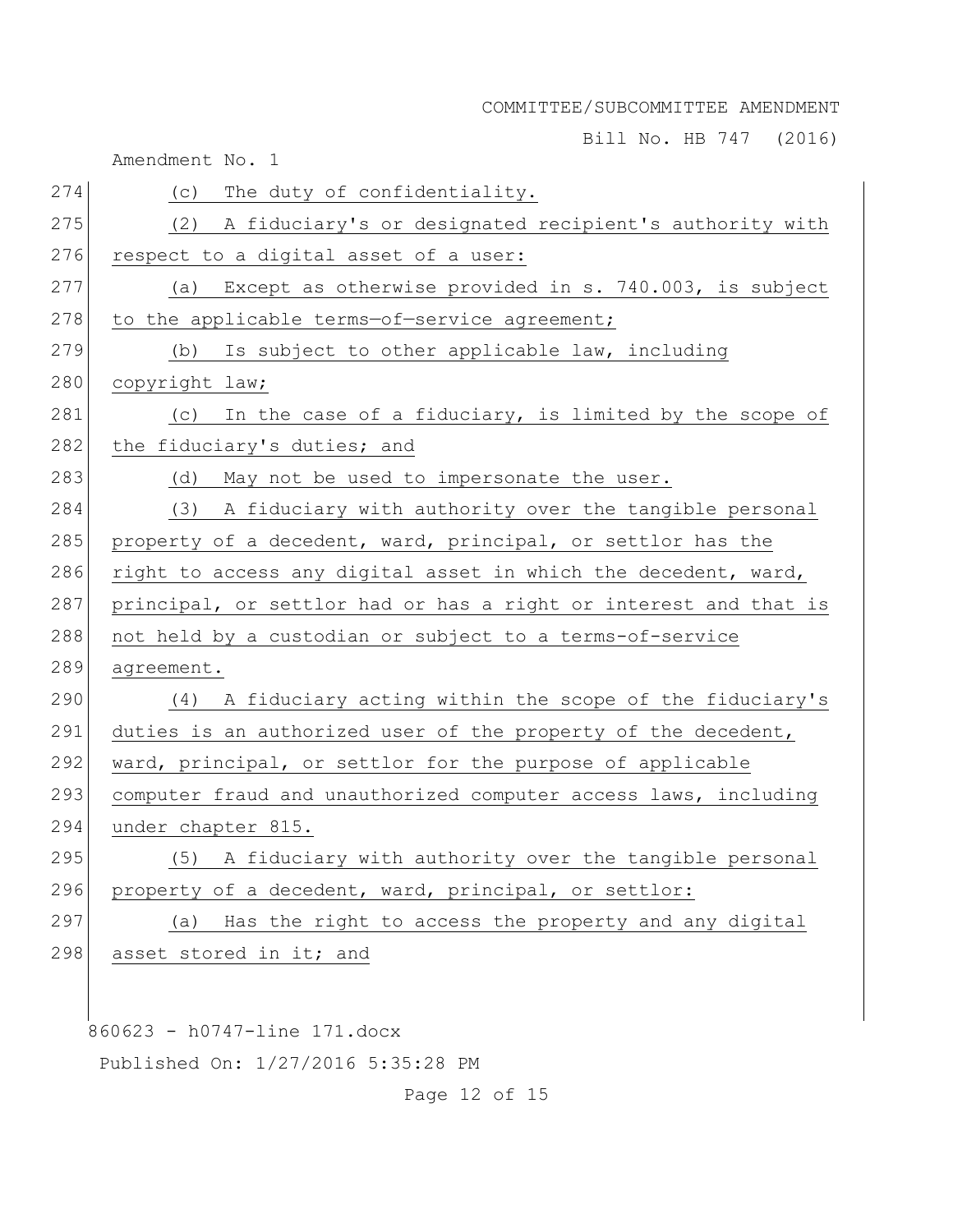Bill No. HB 747 (2016)

Amendment No. 1

| 299 | Is an authorized user for the purpose of computer<br>(b)         |
|-----|------------------------------------------------------------------|
| 300 | fraud and unauthorized computer access laws, including under     |
| 301 | chapter 815.                                                     |
| 302 | (6)<br>A custodian may disclose information in an account to     |
| 303 | a fiduciary of the user when the information is required to      |
| 304 | terminate an account used to access digital assets licensed to   |
| 305 | the user.                                                        |
| 306 | (7) A fiduciary of a user may request a custodian to             |
| 307 | terminate the user's account. A request for termination must be  |
| 308 | in writing, in paper or electronic form, and accompanied by:     |
| 309 | (a) If the user is deceased, a certified copy of the death       |
| 310 | certificate of the user;                                         |
| 311 | (b) A certified copy of the letters of administration; the       |
| 312 | order authorizing a curator or administrator ad litem; the order |
| 313 | of summary administration issued pursuant to chapter 735; or the |
| 314 | court order, power of attorney, or trust giving the fiduciary    |
| 315 | authority over the account; and                                  |
| 316 | (c) If requested by the custodian:                               |
| 317 | A number, username, address, or other unique subscriber<br>1.    |
| 318 | or account identifier assigned by the custodian to identify the  |
| 319 | user's account;                                                  |
| 320 | 2. Evidence linking the account to the user; or                  |
| 321 | A finding by the court that the user had a specific<br>3.        |
| 322 | account with the custodian, identifiable by the information      |
| 323 | specified in subparagraph 1.                                     |
|     |                                                                  |
|     |                                                                  |
|     | 860623 - h0747-line 171.docx                                     |

Published On: 1/27/2016 5:35:28 PM

Page 13 of 15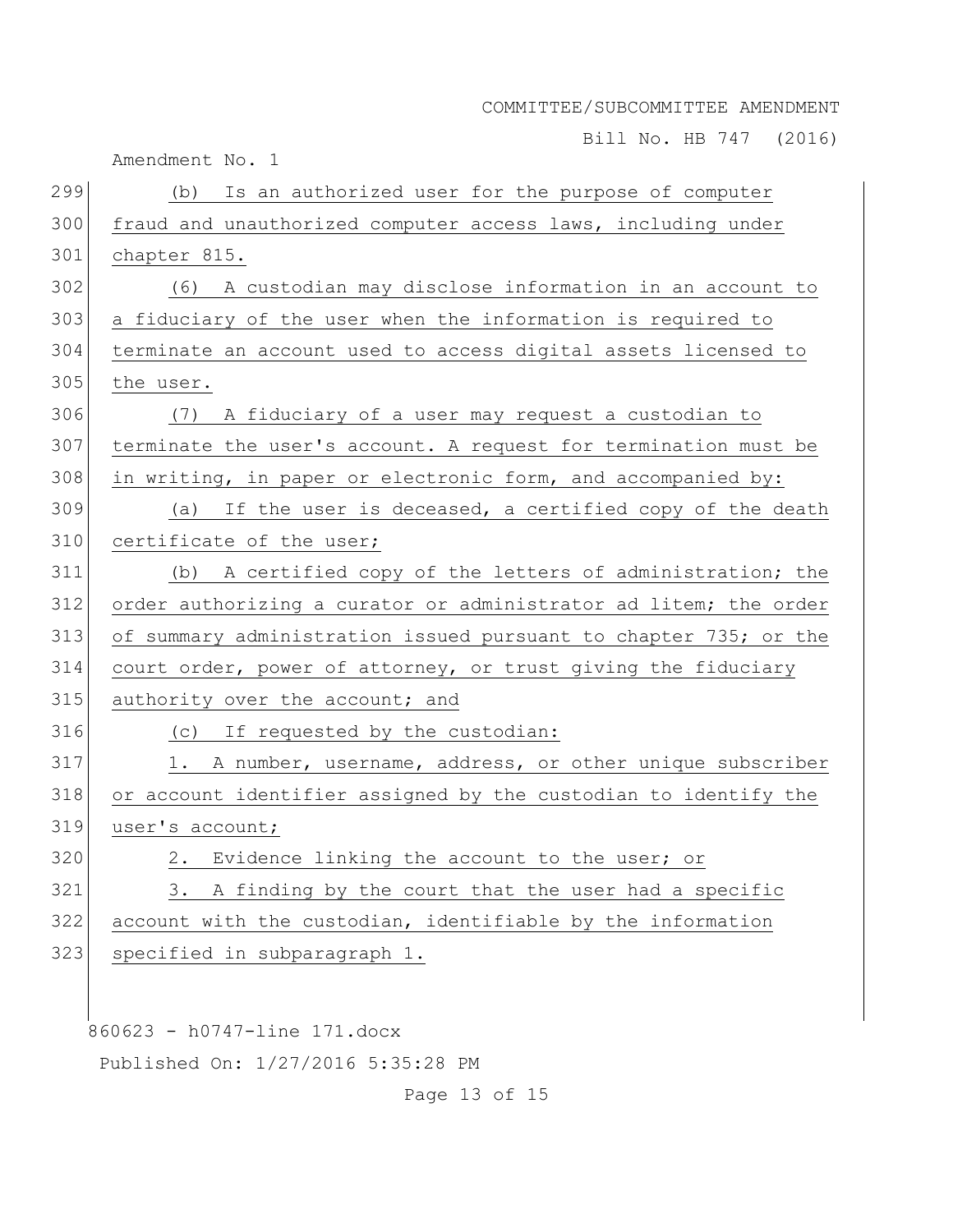Bill No. HB 747 (2016)

860623 - h0747-line 171.docx Published On: 1/27/2016 5:35:28 PM Section 16. Section 740.06, Florida Statutes, is created to read: 326 740.06 Custodian compliance and immunity.- (1) Not later than 60 days after receipt of the information required under ss. 740.006-740.04, a custodian shall comply with a request under this chapter from a fiduciary or designated recipient to disclose digital assets or terminate an account. If the custodian fails to comply, the fiduciary or designated recipient may apply to the court for an order directing compliance. (2) An order under subsection (1) directing compliance 335 must contain a finding that compliance is not in violation of 18 U.S.C. s. 2702. (3) A custodian may notify a user that a request for disclosure or to terminate an account was made under this chapter. (4) A custodian may deny a request under this chapter from a fiduciary or designated recipient for disclosure of **----------------------------------------------------- T I T L E A M E N D M E N T** Remove lines 8-14 and insert: 346 to a designated recipient or to prohibit a custodian from disclosing digital assets under certain 348 circumstances; providing that a specified user's direction overrides a contrary provision in a terms-

Amendment No. 1

Page 14 of 15